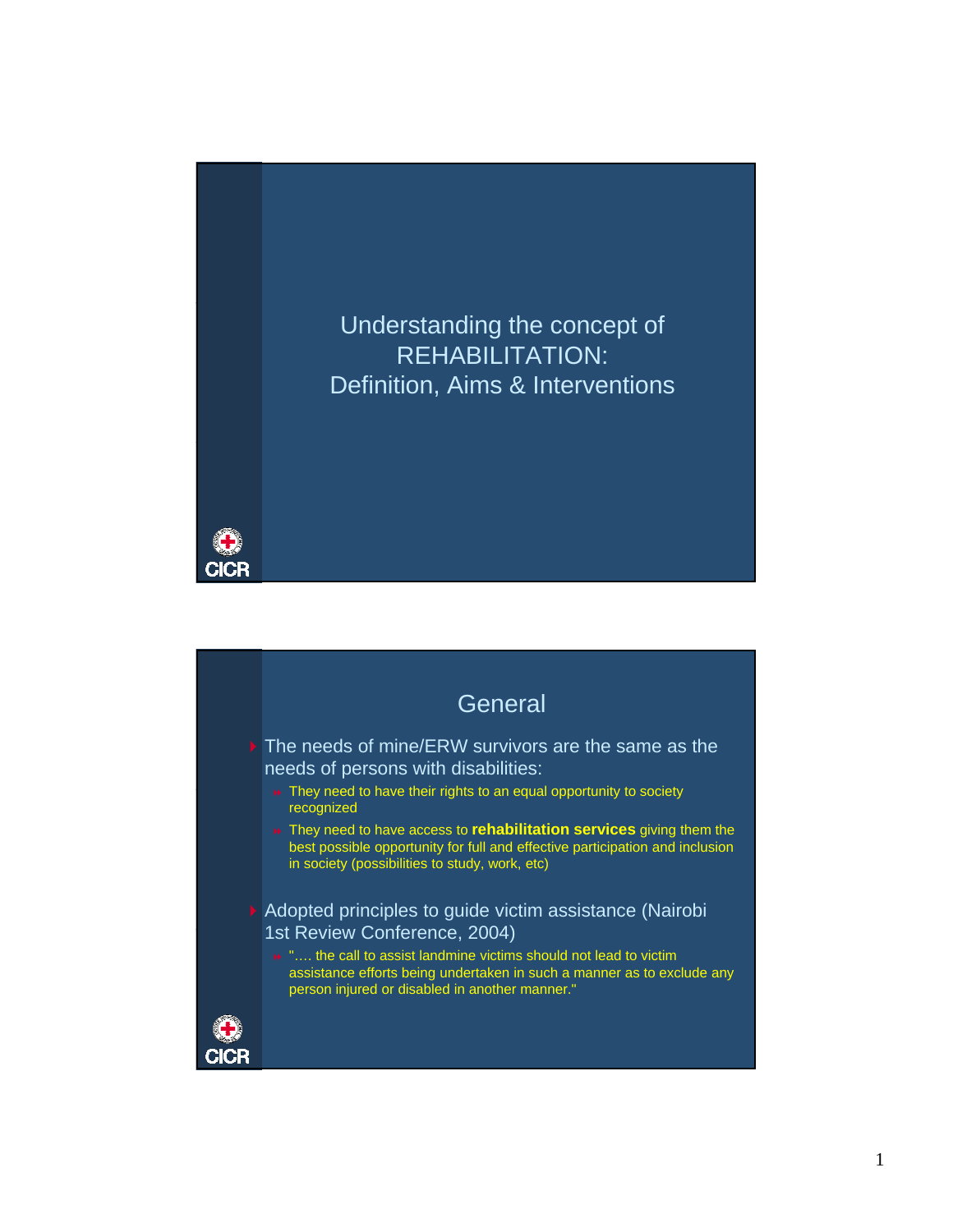## What is Rehabilitation?

- Rehabilitation is the process of removing, or reducing as far as possible, the factors that limit the activity and participation of a person with disability, so that he/she can attain and maintain the highest possible level of independence and quality of life: physically, mentally, socially and vocationally.
- To achieve full inclusion, many different interventions may be needed, which, depending on the individual's type of disability, may include one or several of the following:

**Medical care, Supply of assistive devices, Therapy (physical and** occupational), Psychosocial services, Social support, Education (inclusive and special), Job placement, Support for economic self-reliance, Eradication of physical, social and financial barriers



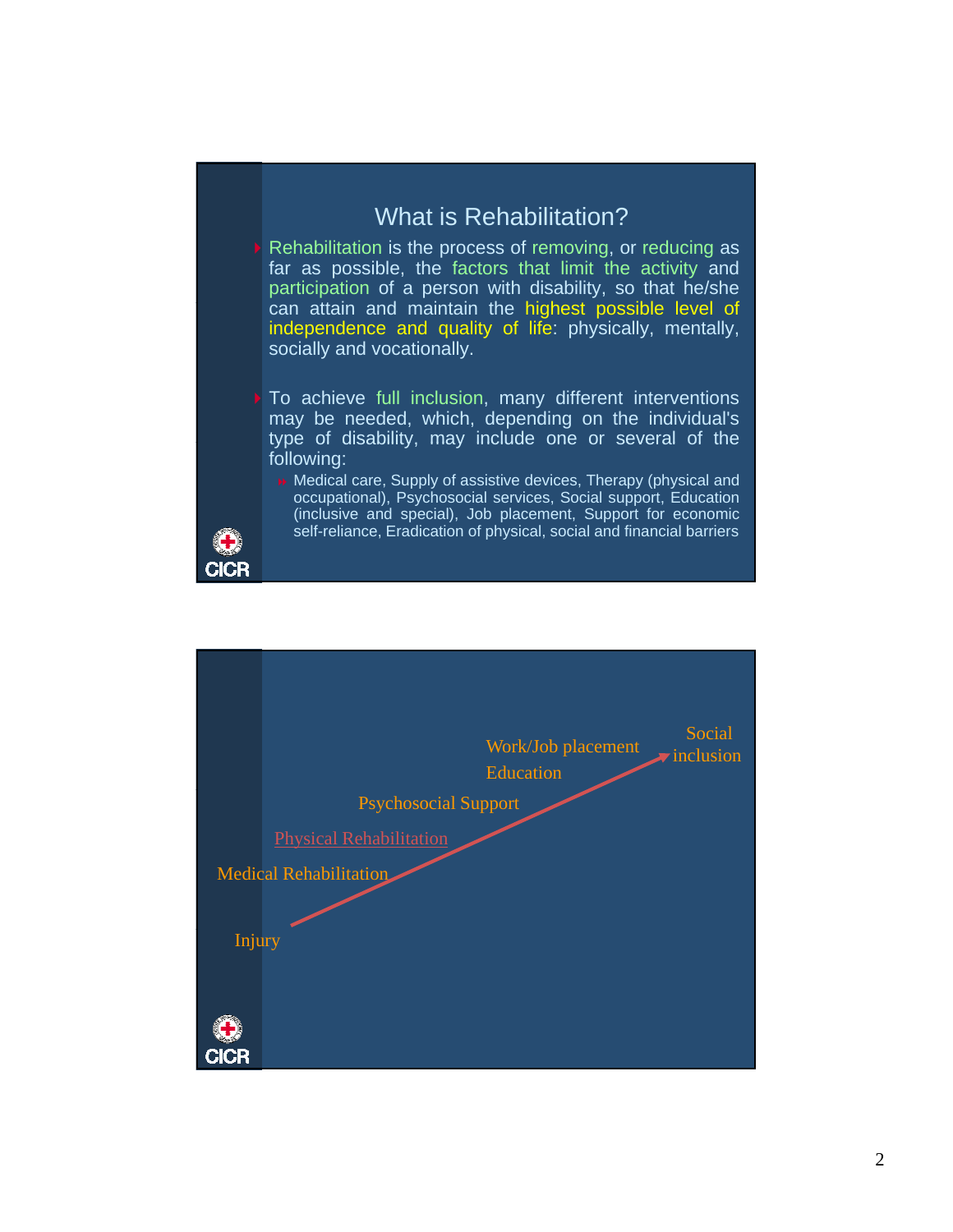## Action #30 – Nairobi Action Plan

 $\blacktriangleright$  Increase national physical rehabilitation capacity to ensure effective provision of physical rehabilitation services that are preconditions to full recovery and reintegration of mine victims by:

- developing and pursuing the goals of a multi-sector rehabilitation plan;
- **»** providing access to services in mine-affected communities;
- $\rightarrow$  increasing the number of trained rehabilitation specialists most needed by mine victims and victims of other traumatic injuries
- $\rightarrow$  engaging all relevant actors to ensure effective coordination in advancing the quality of care and increasing the numbers of individuals assisted; and,



**»** further encouraging specialized organizations to continue to develop guidelines for the implementation of prosthetics and orthopaedic programmes.



**Physical rehabilitation is an important part of the integrated** needed to ensure the full participation and inclusion in society of persons with disabilities.

- Physical rehabilitation includes the provision of assistive devices such as prostheses, orthoses, walking aids and wheelchairs along with appropriate therapy allowing an optimal use of the device.
- Physical rehabilitation is not only the provision of assistive devices along with appropriate therapy, it must also include activities aimed at maintaining, adjusting, repairing and renewing the devices as needed.
- Physical rehabilitation is focused on helping a person regain or improve the capacities of his/her body, with physical mobility as the primary goal.

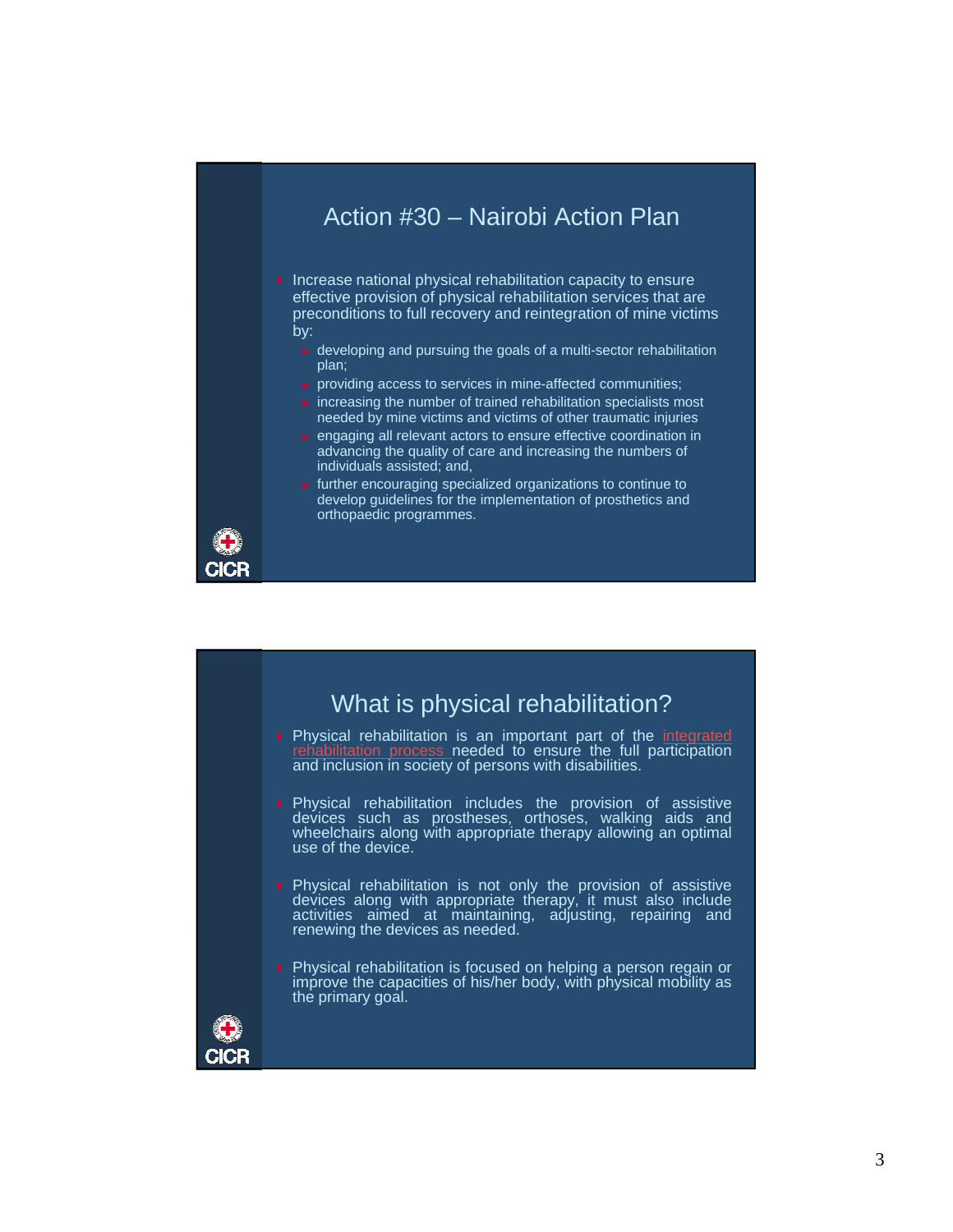## Facts

- **Physical rehabilitation enables a person with** a disability to gain mobility, which is a main condition for the person to participate in social life, work and education
- **Provision of physical rehabilitation services is** a state responsibility
- Access to physical rehabilitation services is a human right issue
- The need for physical rehabilitation is determined by the type of disabilities, not the cause

CICI

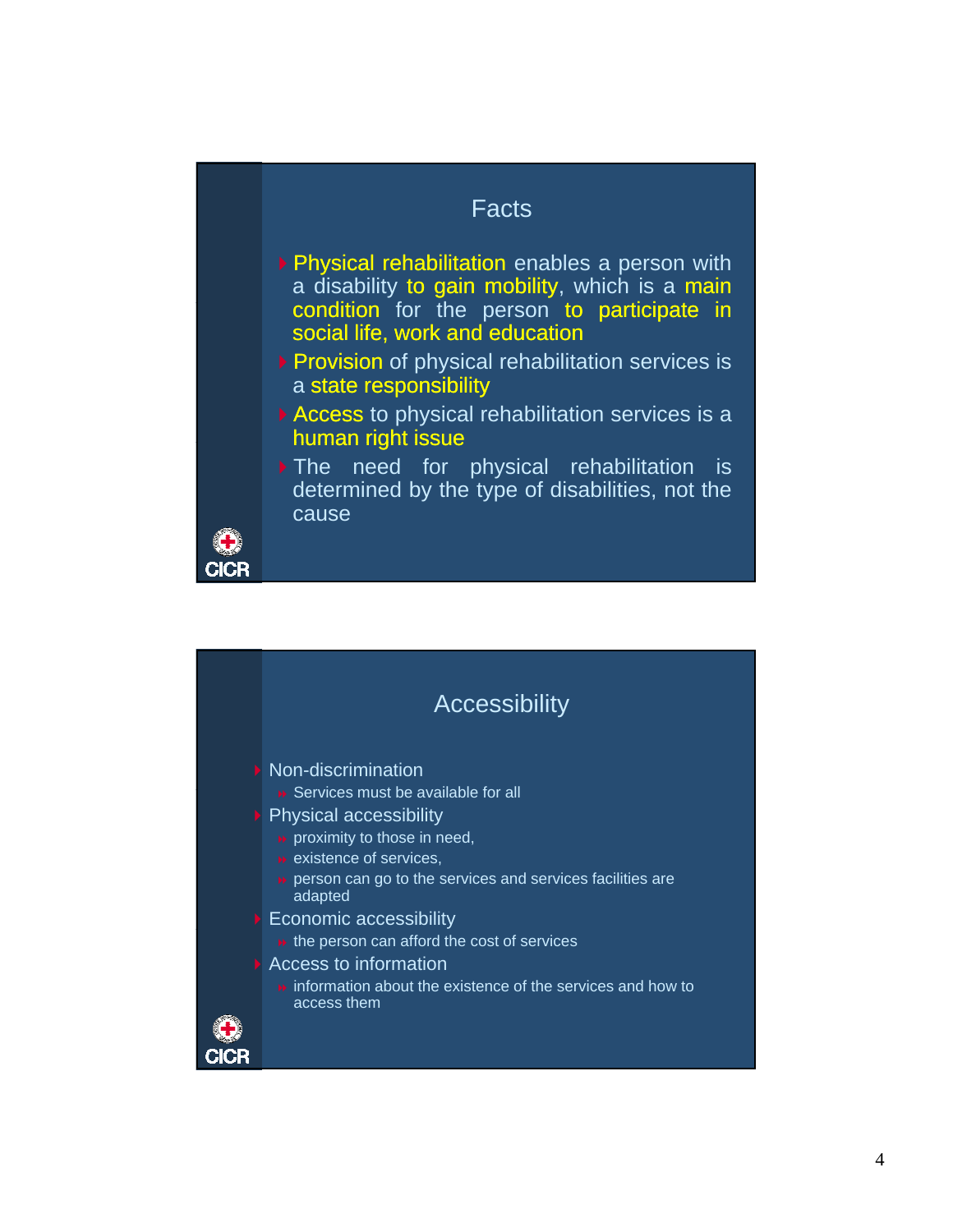## **Needs**

- There is a large and steadily increasing need ▶ Physical Rehabilitation facilities can be found in all countries, but services very often do not meet the need (quantity and quality)
- Users of devices need lifelong access to functioning physical rehabilitation services



**CICF**